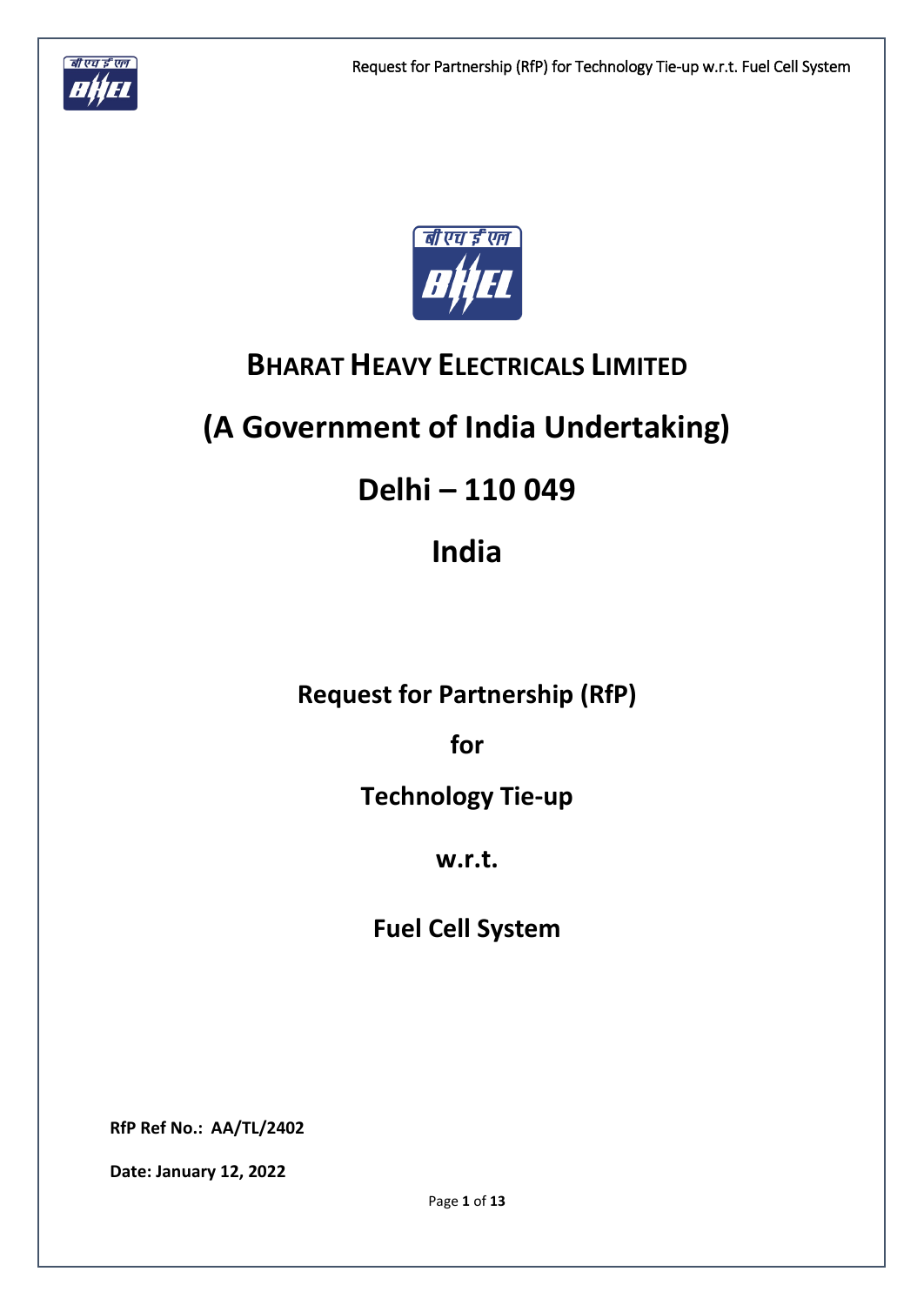

## **INDEX**

| S No. | <b>DESCRIPTION</b>                                                |
|-------|-------------------------------------------------------------------|
| 1.    | <b>SECTION - 1: DISCLAIMER</b>                                    |
| 2.    | SECTION - 2: SCHEDULE OF RfP PROCESS & CONTACT DETAILS            |
| 3.    | SECTION - 3: DETAILS OF RfP                                       |
| 4.    | ANNEXURE-1: INDICATIVE SCOPE OF TECHNOLOGY LICENSING              |
| 5.    | ANNEXURE-2: DETAILS REQUIRED FROM PROSPECTIVE COLLABORATOR        |
| 6.    | ANNEXURE-3: INFORMATION ON VARIOUS PARAMETERS OF FUEL CELL SYSTEM |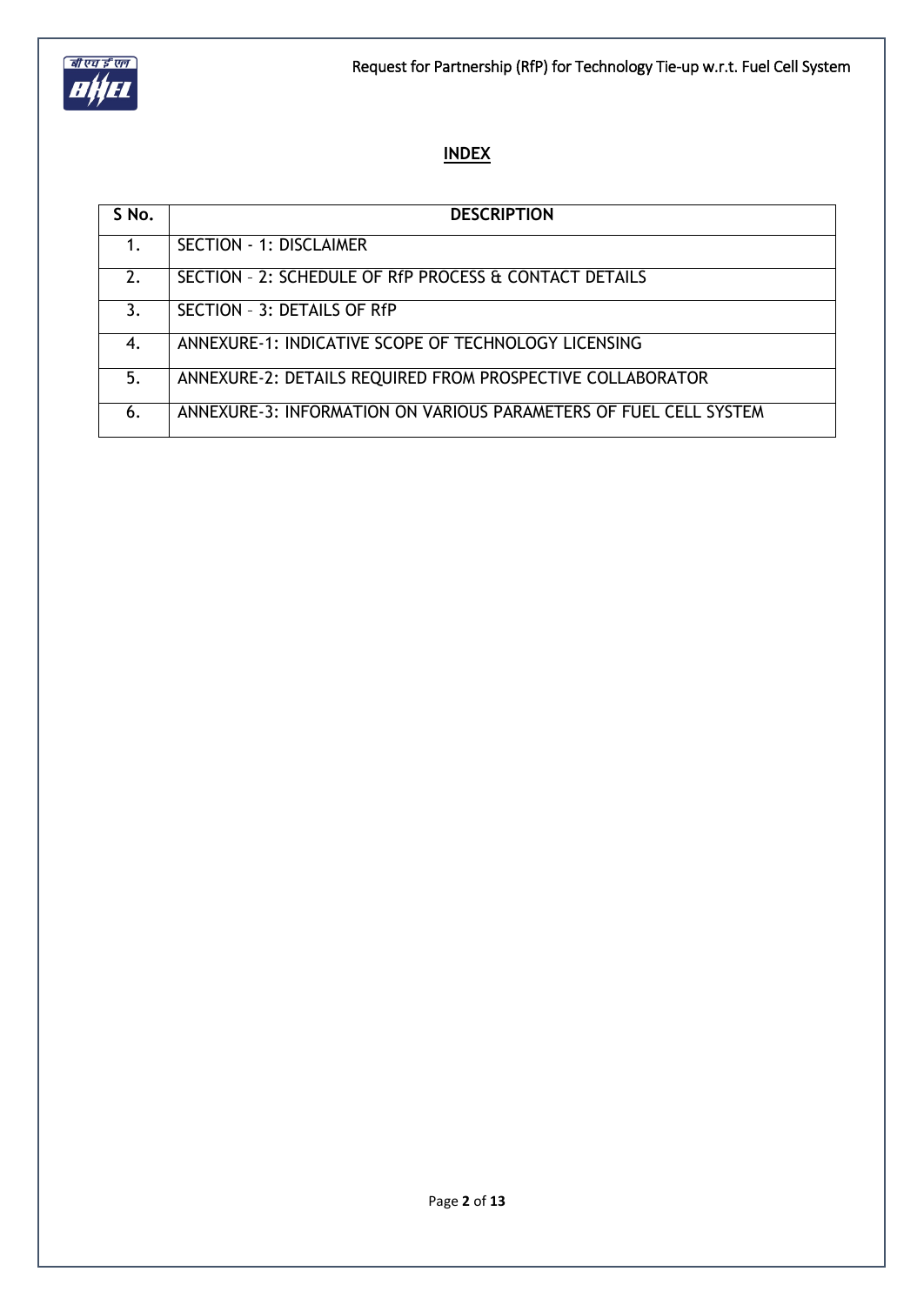

#### **SECTION-1 DISCLAIMER**

The information contained in this Request for Partnership (RfP) document provided to the Prospective Collaborator(s), by or on behalf of Bharat Heavy Electricals Limited (BHEL) or any of its employees or advisors, is provided to the Prospective Collaborator on the terms and conditions set out in this RfP document and all other terms and conditions subject to which such information is provided.

- 1. The purpose of this RfP document is to provide the Prospective Collaborator with information to assist the formulation of their proposal. This RfP document does not purport to contain all the information each Prospective Collaborator may require. This RfP document may not be appropriate for all persons, and it is not possible for BHEL, its employees or advisors to consider the business/investment objectives, financial situation and particular needs of each Prospective Collaborator who reads or uses this RfP document. Each Prospective Collaborator should conduct his own investigations and analysis and should check the accuracy, reliability and completeness of the information in this RfP document and where necessary obtain independent advice from appropriate sources.
- 2. BHEL, its employees and advisors make no representation or warranty and shall incur no liability under any law, statute, rules or regulations as to the accuracy, reliability or completeness of the RfP document.
- 3. BHEL may, in its absolute discretion, but without being under any obligation to do so, modify, amend or supplement the information in this RfP document.
- 4. The issue of this RfP does not imply that BHEL is bound to select and shortlist any or all the Prospective Collaborator(s). Even after selection of suitable Prospective Collaborator BHEL is not bound to proceed ahead with the Prospective Collaborator and in no case be responsible or liable for any commercial and consequential liabilities in any manner whatsoever.
- 5. The Prospective Collaborator shall bear all costs associated with the preparation, technical discussion/presentation and submission of response against this RfP. BHEL shall in no case be responsible or liable for these costs regardless of the conduct or outcome of the RfP process.
- 6. Canvassing in any form by the Prospective Collaborator or by any other agency on their behalf shall lead to disqualification of their RfP.
- 7. Notwithstanding anything contained in this RfP, BHEL reserves the right to accept or reject any application and to annul the RfP process and reject all applications, at any time without any liability or any obligation for such acceptance, rejection or annulment and without assigning any reasons, thereof. In the event that BHEL rejects or annuls all the applications, it may at its discretion, invite all eligible Prospective Collaborator(s) to submit fresh applications.
- 8. BHEL reserves the right to disqualify any applicant during or after completion of RfP process, if it is found there was a material misrepresentation by any such applicant or the applicant fails to provide within the specified time, supplemental information sought by BHEL.
- 9. BHEL reserves the right to verify all statements, information and documents submitted by the applicant in response to the RfP. Any such verification or lack of such verification by BHEL shall not relieve the applicant of his obligations or liabilities hereunder nor will it affect any rights of BHEL.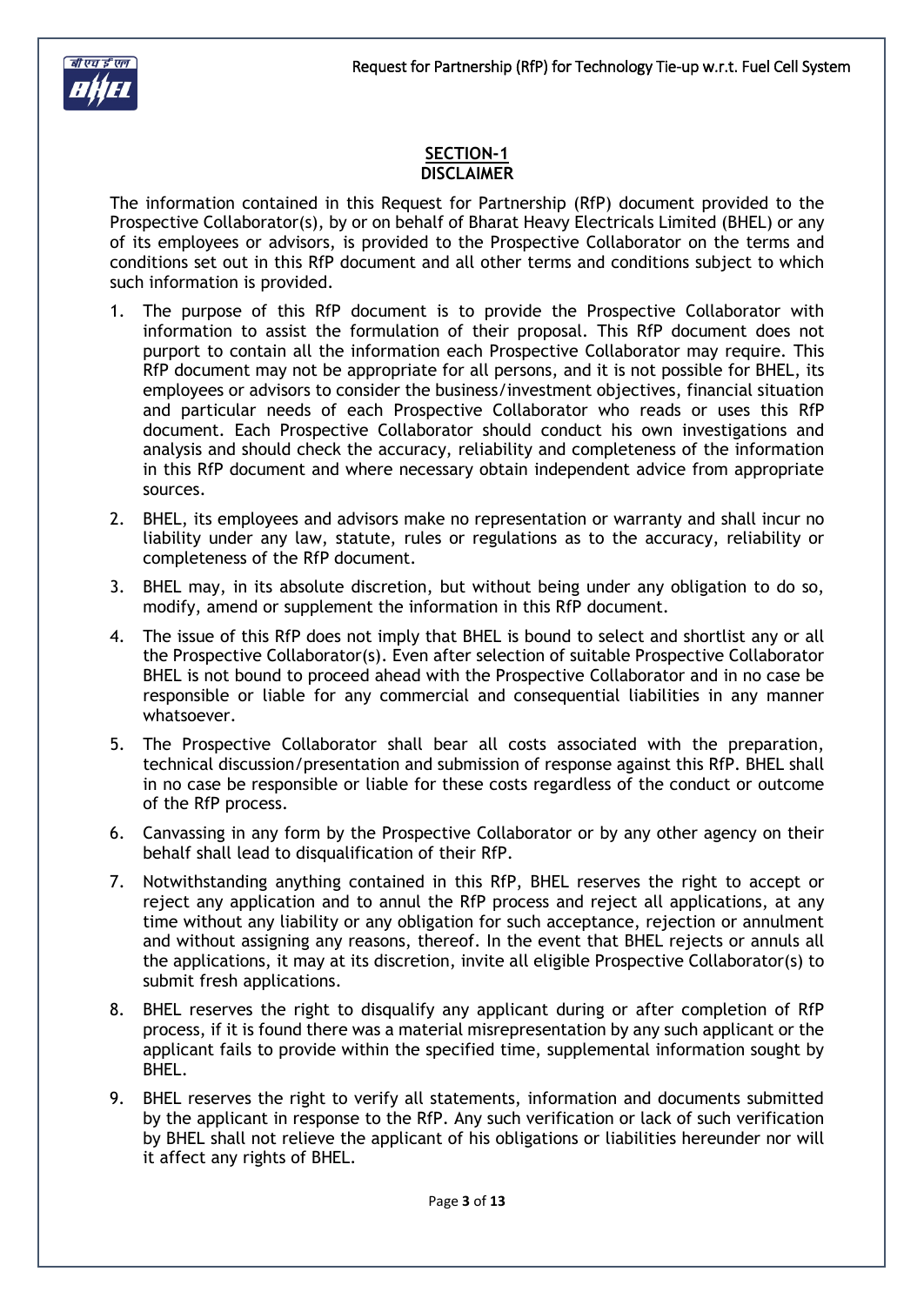

## **SECTION-2**

#### **SCHEDULE OF RfP PROCESS & CONTACT DETAILS**

#### **A. SCHEDULE OF RfP PROCESS:**

The schedule of activities during the RfP Process shall be as follows -

| S. No. | <b>Description</b>                      | Date       |
|--------|-----------------------------------------|------------|
|        | Issue of RfP document                   | 12.01.2022 |
|        | Last date of submission of RfP response | 03.02.2022 |

### **B. CONTACT DETAILS:**

Senior Deputy General Manager (CTM) Corporate Technology Management, Bharat Heavy Electricals Limited (BHEL), BHEL House, Siri Fort, New Delhi 110049 Tel: +91-11- 6633- 7218 /7198 /7323 /7220 Mobile: +91 9810072480 E-Mail: [techeoi@bhel.in](mailto:techeoi@bhel.in)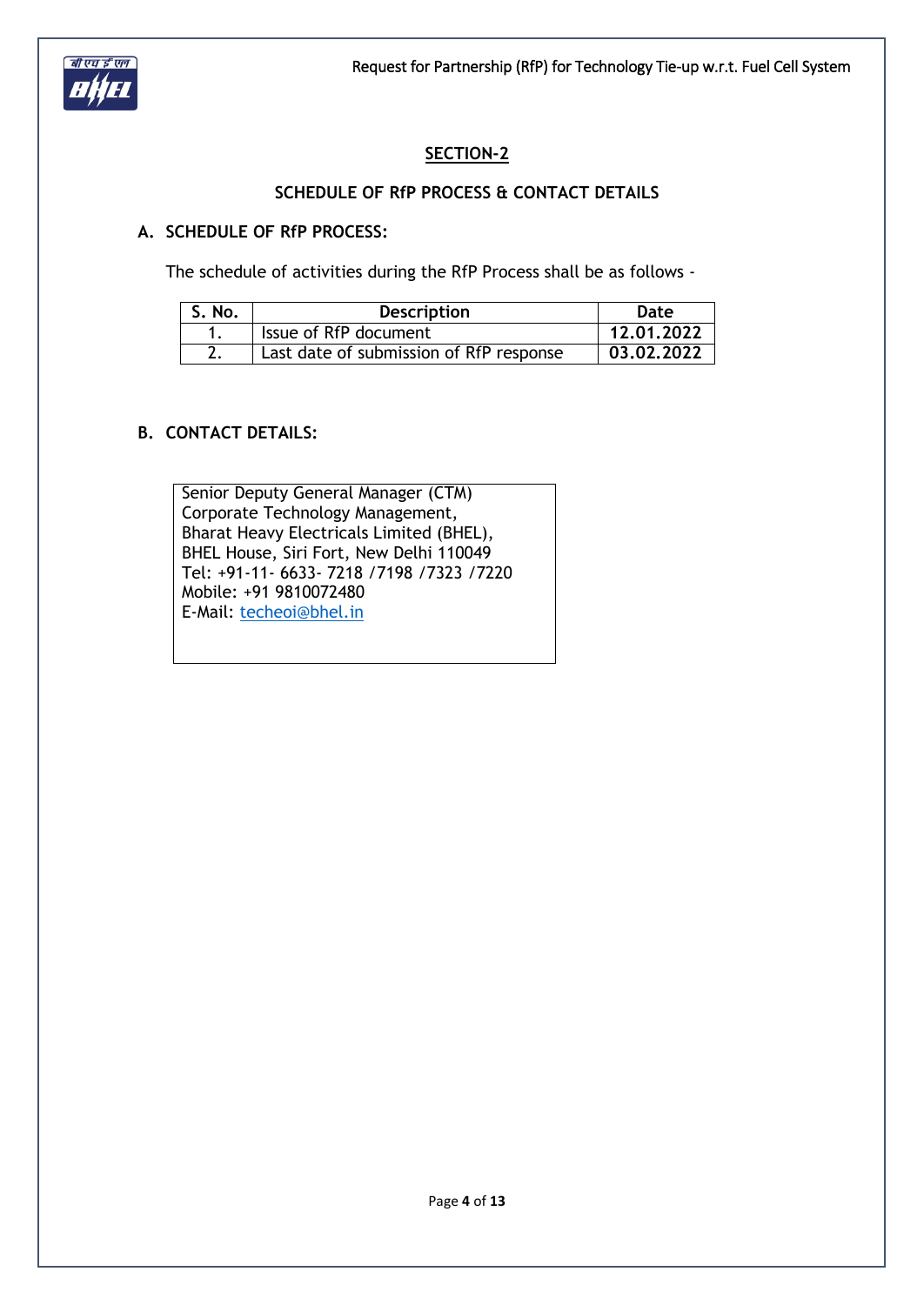

### **SECTION – 3**

#### **DETAILS OF REQUEST FOR PARTNERSHIP (RfP)**

#### **3.1 INTRODUCTION:**

This Request for Partnership (RfP) seeks response from Original Equipment Manufacturers (OEMs) of Fuel Cell System who are meeting the requirements of this RfP and are willing to be associated with BHEL through a License & Technology Collaboration Agreement (TCA) on long term basis to enable BHEL to design, engineer, manufacture, assemble, install, commission, integrate, quality control, test, supply, maintain, operate, repair, service, troubleshoot and sell fuel cell system for various applications, like road transport, railways, stationary etc.

Here, Fuel Cell System means Proton Exchange Membrane (PEM) fuel cell stack including Air supply subsystem with its controller and filter, Hydrogen supply subsystem with recirculation unit, Suitable humidifiers and water separation unit if needed, Thermal management system to maintain the temperature of fuel cell stack, Safety and warning system, Control and instrumentation for automatic trouble free operation and Power management system for providing required DC/AC output along with the fuel cell stack for various applications, like road transport, railways, stationary etc.

#### **3.2 ABOUT BHEL:**

BHEL is a leading state owned company, wherein Government of India is holding 63.17% of its equity. BHEL is an integrated power plant equipment manufacturer and one of the largest engineering and manufacturing organization in India, catering to the core infrastructure sectors of Indian economy viz. energy, transportation, heavy engineering industry, defence, renewable and non-conventional energy. The energy sector covers generation, transmission and distribution equipment for thermal, gas, hydro, nuclear and solar photo voltaic. BHEL has been in this business for more than 50 years and BHEL supplied equipment account for more than 57% (approx. 180 GW) of the total thermal generating capacity in India. BHEL is also listed in Indian stock exchanges. BHEL has 16 manufacturing units, 4 power sector regions, 8 service centres and 15 regional offices besides host of project sites spread all over India and abroad. BHEL has its footprint in all the inhabited continents with references in 86 countries including Malaysia, Oman, Iraq, Syria Sudan, Libya, Cyprus, Malta, Afghanistan, Bangladesh, Bhutan, New Zealand etc. with cumulative overseas installed capacity of BHEL manufactured power plants nearing 10,000 MW. The annual turnover of BHEL for the year 2020-21 was around US\$ 2.3 Billion. BHEL's highly skilled and committed manpower of approx. 31000; state-of-the-art manufacturing, R&D facilities and latest technologies helped BHEL to deliver a consistent track record of performance since long. To position leading state-owned companies as Global Industrial giant and as a recognition for their exemplary performance, Government of India categorized BHEL as "Maharatna Company" in 2013.

The high level of quality & reliability of BHEL products is due to adherence to international standards by acquiring and adapting some of the best technologies from leading companies in the world, together with technologies developed in its own R&D centres.

BHEL Corporate R&D, Hyderabad has requisite know-how in end-use application of Hydrogen Economy i.e. for Proton Exchange Membrane Fuel Cells (PEMFC) technology and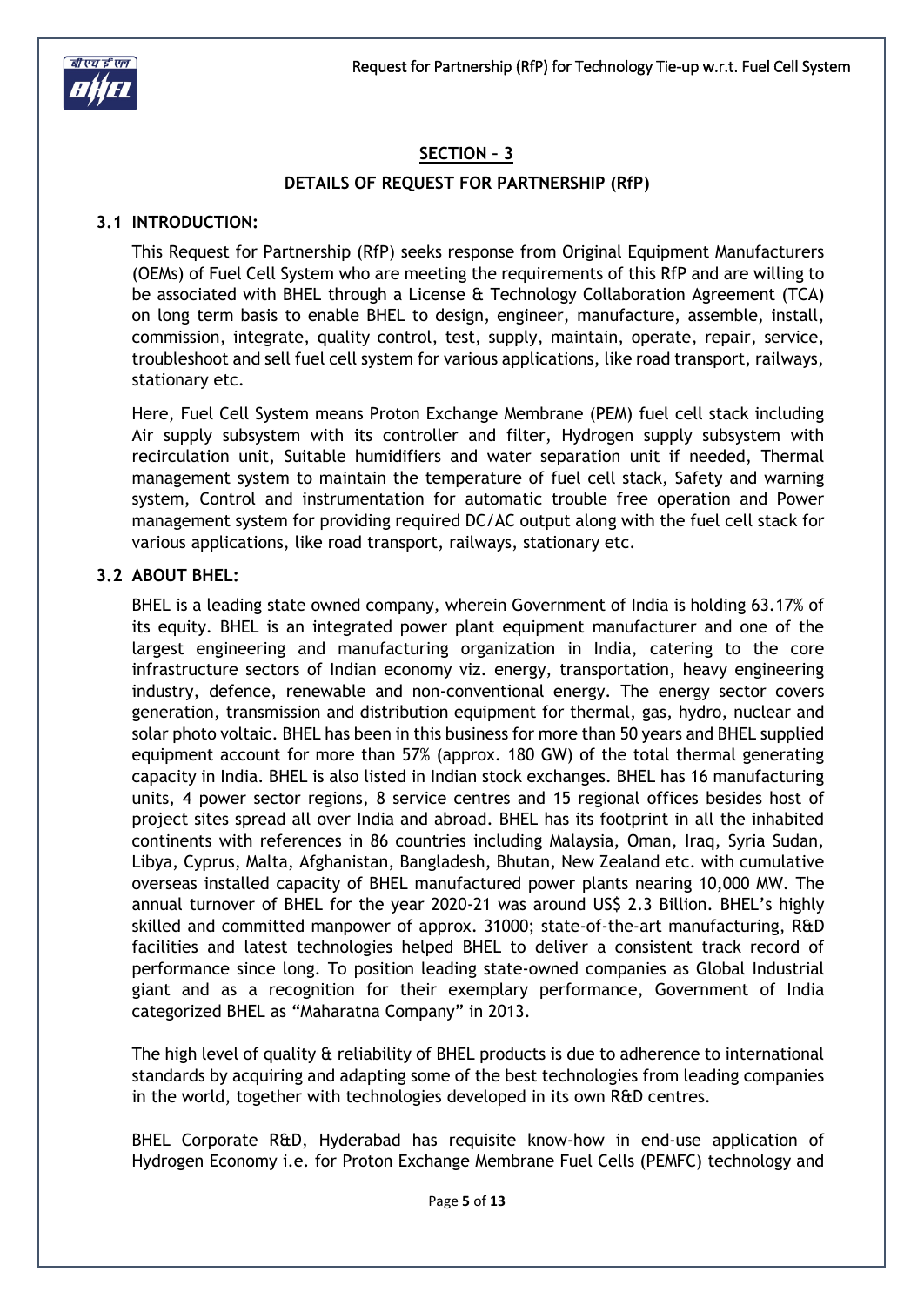

has developed and demonstrated PEMFC system upto 5 KW for stationary application and upto 1.25 KW for mobility application.

Our ongoing major technology tie-ups include agreements with Siemens Energy Global GmbH & Co. KG., Germany (for Steam Turbines, Generators and Condensers); MHI, Japan (for Pumps); MPL, Japan (for Flue Gas Desulfurization Systems); Leonardo S.p.A, Italy (for Super Rapid Gun Mount); GE Tech. GmbH, Switzerland (for Steam Turbine for Nuclear Power Plant); Vogt Power International, USA (for Heat Recovery Steam Generators); Indian Space Research Organization (ISRO) (for Space Grade Lithium-Ion Cells); NANO Company Ltd., Korea (for SCR Catalysts); HLB Power Company Ltd., Korea (for Gates and Dampers); Kawasaki Heavy Industries, Japan (for Stainless Steel Coaches for Metros); Valmet Automation Oy, Finland (for DCS System) and Babcock Power Environmental Inc., USA (for Selective Catalytic Reduction Systems).

\* **More details about the entire range of BHEL's products and operations can be viewed by visiting our web site [www.bhel.com](http://www.bhel.com/)**

#### **3.3 SCOPE OF COOPERATION:**

BHEL intends to shortlist the Original Equipment Manufacturers (OEMs) based on this RfP and to subsequently select a suitable partner for a long term License & Technology Collaboration Agreement (TCA) for complete Fuel Cell System as per indicative scope of technology licensing at **Annexure-1.**

BHEL shall receive applications pursuant to this RfP in accordance with the terms set forth herein, as modified, altered, amended and clarified from time to time by BHEL, and all applications shall be submitted in accordance with such terms on or before the date specified in this RfP for submission of applications.

Upon receipt of responses against this RfP, BHEL will review the responses to ascertain suitability of the offer and shortlist Prospective Collaborators for further discussions. Detailed discussions on commercial and other terms and conditions to finalize the Technology Collaboration Agreement (TCA) shall be held with shortlisted Prospective Collaborators. The detailed terms and conditions for such a paid-up license agreement shall be mutually agreed upon. Prospective collaborators shall be responsible for sharing necessary know-how & know-why with BHEL for Fuel Cell System.

Business sharing option, during the initial period of technology assimilation by BHEL may also be considered.

#### **3.4 PREQUALIFICATION REQUIREMENTS (PQRs):**

a) The Prospective Collaborator should have at least 3 years of experience of designing, engineering, manufacturing, assembling, testing, supply, installation and commissioning of Fuel Cell System, as on the closing date of this RfP. (*Suitable/relevant documentary evidence to substantiate the fulfilment of this PQR is to be submitted along with RfP*).

**AND**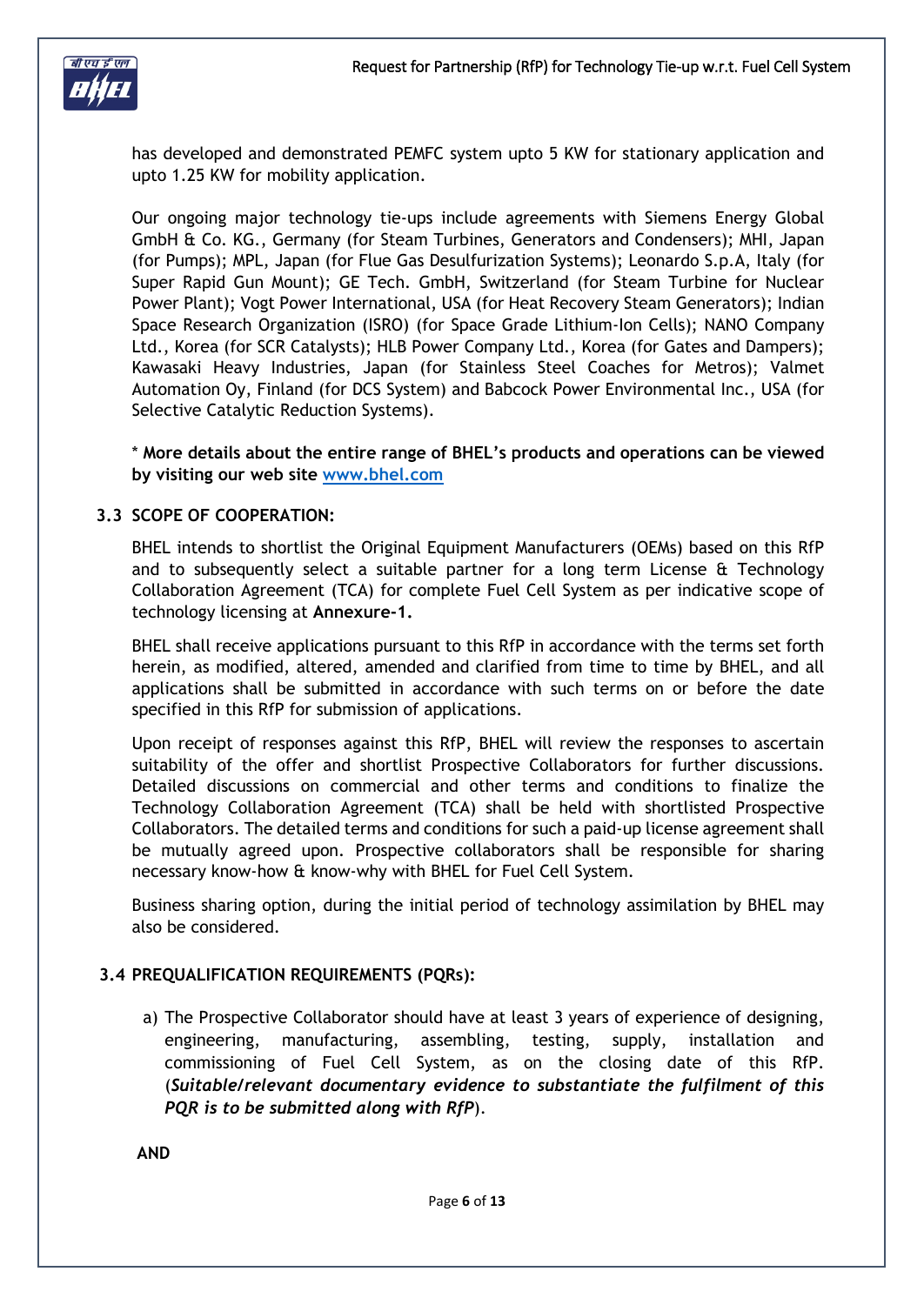

b) The Prospective Collaborator should have designed, engineered, manufactured, assembled, supplied, installed and commissioned at least one (01) Fuel Cell System in last 5 years for use in either traction or road transportation or stationary application with single stack capacity of 30 kW or more and the system should have been in successful operation for at least 1000 hours as on the closing date of this RfP. (*Requisite performance certificate from the end client/customer as documentary evidence to substantiate the fulfilment of this PQR is to be submitted along with RfP*)

#### **3.5 INSTRUCTIONS:**

3.5.1 The interested Prospective Collaborators shall ensure that their duly filled up complete response along with following annexures are received by BHEL on or before **03.02.2022**.

Annexure 1- Indicative Scope of Technology Licensing Annexure 2- Details required from Prospective Collaborator Annexure 3- Information on various parameters of Fuel Cell System

- 3.5.2 The response to RfP shall also be accompanied with details on **company background, technical features/ product catalogue, reference list of customers, details of current manufacturing facilities and relevant certificates, annual audited financial reports for last three (3) years**.
- 3.5.3 **Language:** All correspondences and documents related to the RfP response shall be in English language, provided that any printed literature furnished by the Prospective Collaborator may be written in another language, as long as such literature is accompanied by a translation of its pertinent passages in English language in which case, for purposes of interpretation of the bid, the English translation shall govern.
- 3.5.4 The Prospective Collaborator(s) shall abide by the terms & conditions, as applicable, of the RfP.
- 3.5.5 All pages of the response against this RfP shall be duly signed by the authorised signatory.
- 3.5.6 Multiple proposals from the same Prospective Collaborator should not be submitted.
- 3.5.7 BHEL at its discretion shall inspect the Prospective Collaborator's works/office/reference site premises for the purpose of evaluation, as deemed necessary before selection of Partner. BHEL's decision in this regard shall be final.
- 3.5.8 Any Prospective Collaborator which has been debarred/blacklisted by Indian Central/State Governments or by any entity controlled by Indian Central/State Governments from participating in any of their project, as on date of submission of RfP, shall not be eligible to submit the RfP.
- 3.5.9 BHEL shall receive applications pursuant to this RfP in accordance with the terms set forth herein, as modified, altered, amended and clarified from time to time by BHEL, and all applications shall be submitted in accordance with such terms on or before the date specified in this RfP for submission of applications.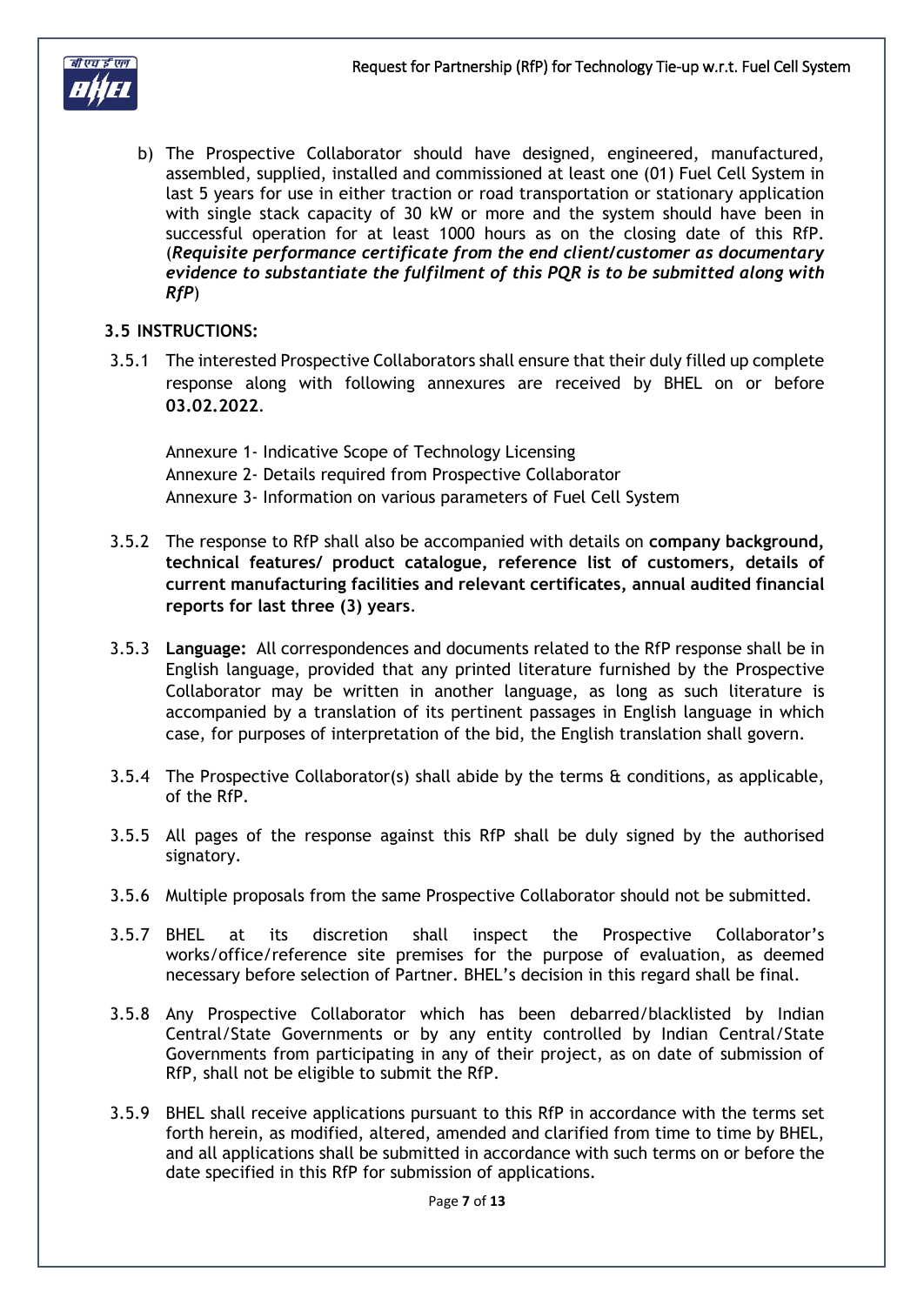

*In case any amendment/corrigendum to this RfP is issued, it shall be notified only at [www.bhel.com](http://www.bhel.com/)*

#### **3.6 CONFIDENTIALITY:**

Information relating to the examination, clarification, evaluation and comparison of RfP and recommendations shall not be disclosed to Prospective Collaborator(s). Any effort by Prospective Collaborator(s) to influence BHEL in processing of RfP or selection decisions may result in the rejection of the response against RfP.

#### **3.7 GOVERNING LAWS & JURISDICTION:**

The RfP process shall be governed by, and construed in accordance with the laws of India and the Courts at New Delhi (India) shall have exclusive jurisdiction over all disputes arising under, pursuant to and / or in connection with the RfP process.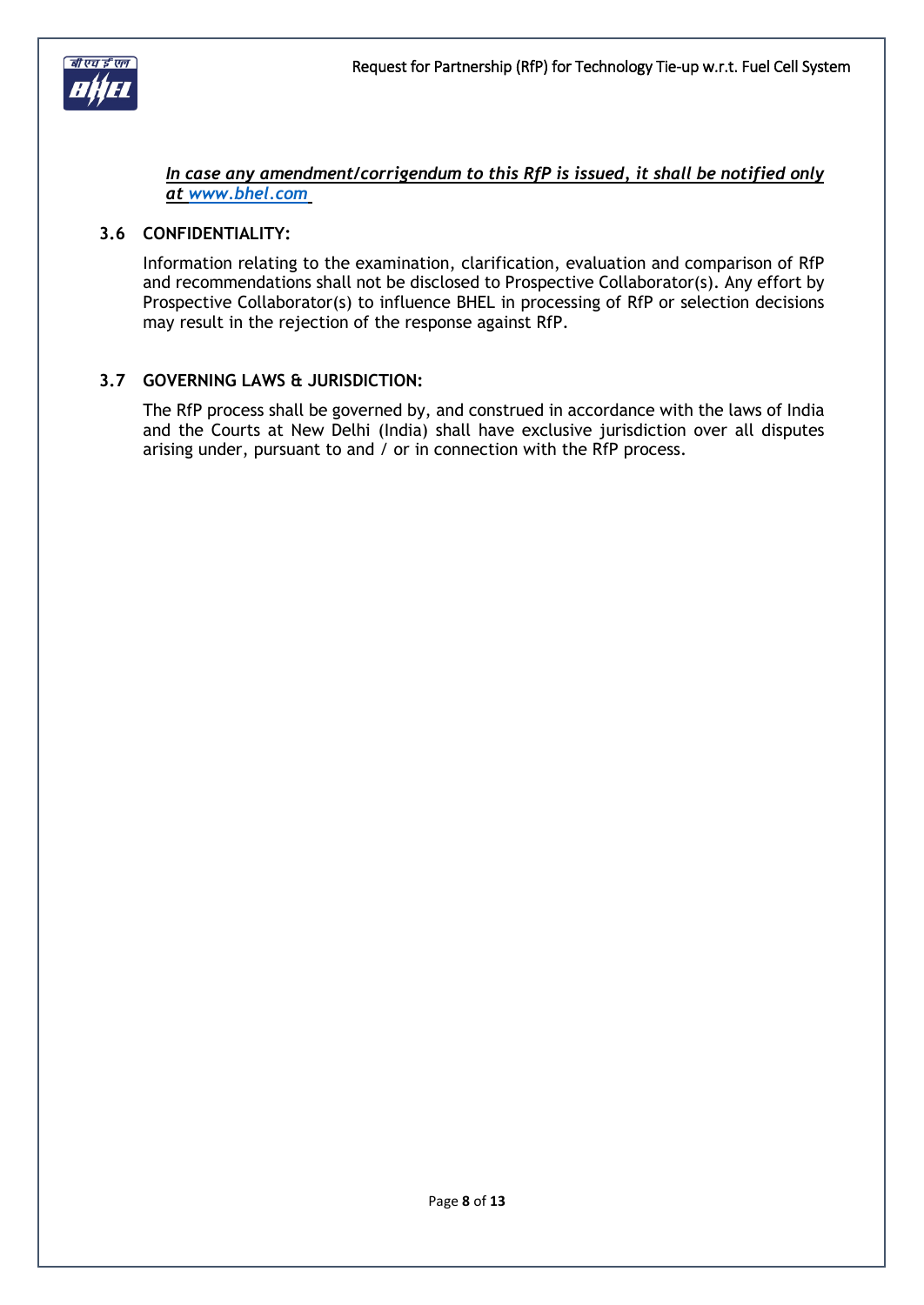



### **Annexure-1**

## **Indicative Scope of Technology Licensing**

| a)           | Licensing & sharing of the state-of-art technology relating to design, engineer,<br>manufacture, assemble, install, commission, integrate, quality control, test,<br>supply, maintain, operate, repair, service, troubleshoot and sell Fuel Cell system<br>including fuel cell stack and all its sub-systems for fuel supply, thermal<br>humidification, control, instrumentation,<br>safety,<br>management,<br>power<br>electronics. The fuel cell system should be suitable for various applications like<br>road transport, stationary, railways etc. |
|--------------|----------------------------------------------------------------------------------------------------------------------------------------------------------------------------------------------------------------------------------------------------------------------------------------------------------------------------------------------------------------------------------------------------------------------------------------------------------------------------------------------------------------------------------------------------------|
|              | Sharing of know-how for mechanical and electrical integration /interfacing of<br>fuel cell stack & its subsystems with other sub systems/aggregates of Electric<br>Vehicle/Energy Storage System/ Rail etc.                                                                                                                                                                                                                                                                                                                                              |
| b)           | Sharing of applicable computer programs including logics and source code, if any                                                                                                                                                                                                                                                                                                                                                                                                                                                                         |
| c)           | Sharing of improvements/modifications/developments/up-gradations carried out<br>by the prospective collaborator over the duration of the technology licensing<br>agreement for taking care of new market requirements and obsolescence of<br>components used in the system                                                                                                                                                                                                                                                                               |
| d)           | Assistance in planning & setting up of the facilities by way of expert advice in<br>terms of identifying, sizing & selection of equipment required for manufacturing<br>and assembly, their layout and foundation etc.                                                                                                                                                                                                                                                                                                                                   |
| e)           | Assistance for establishing manufacturing processes, commissioning of the<br>manufacturing facilities, design of special tools and dies, jigs & fixtures etc. by<br>way of deputation of experts for mutually agreed number of man days as and<br>when required by BHEL.                                                                                                                                                                                                                                                                                 |
| $f$ )        | Sharing of Site feedback and troubleshooting information                                                                                                                                                                                                                                                                                                                                                                                                                                                                                                 |
| g)           | Training in the design, engineering, manufacturing, assembly, installation,<br>commissioning, integration, quality control/ quality assurance, testing, supply,<br>maintenance, operation, repair, service and troubleshoot                                                                                                                                                                                                                                                                                                                              |
| h)           | Deputation of prospective collaborator's experts to assist BHEL in absorbing the<br>technology for licensed products.                                                                                                                                                                                                                                                                                                                                                                                                                                    |
| $\mathbf{i}$ | Support through engineering services from prospective collaborator's design<br>office / manufacturing facilities for licensed products.                                                                                                                                                                                                                                                                                                                                                                                                                  |
| j)           | Sharing of information to enable BHEL to source/procure those items, which the<br>prospective collaborator sources from outside (as they are not manufactured by<br>the prospective collaborator) for use in the fuel cell system.                                                                                                                                                                                                                                                                                                                       |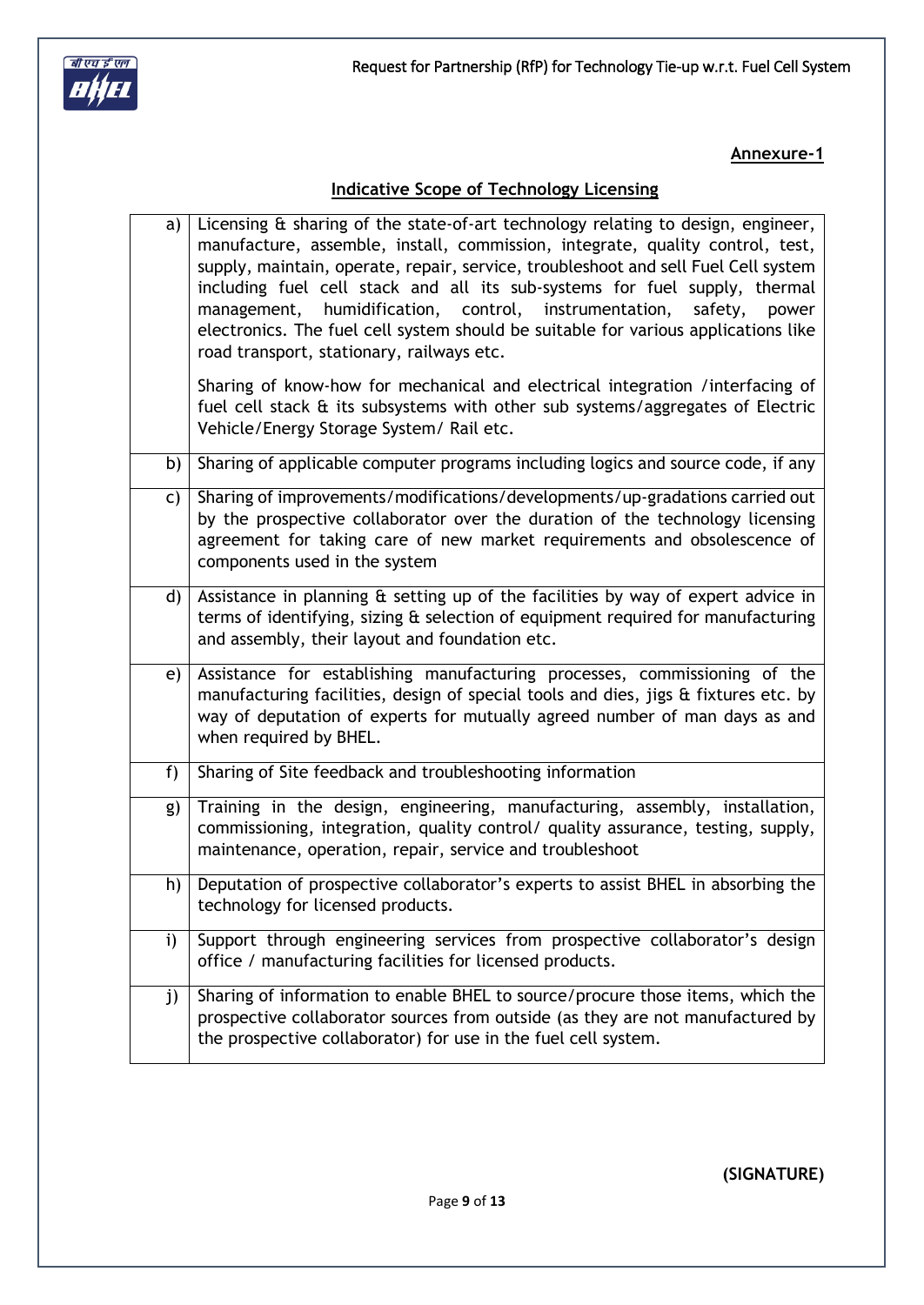

### **Annexure-2**

## **Details required from Prospective Collaborator**

| Whether the Prospective Collaborator is an Original<br>1.<br>Equipment Manufacturer (OEM) of fuel cell stack and system<br>For how many years, Prospective Collaborator is in business of<br>2.<br>fuel cells<br>Whether the prospective collaborator has capability of<br>3.<br>engineering and product development of fuel cell system<br>Whether the Company background and its product profile/<br>4.<br>catalogues along with technical details of fuel cell system,<br>which is being offered to BHEL under this RfP, enclosed<br>5.<br>Whether product data sheet has been enclosed<br>Whether information on competitors/market share has been<br>6.<br>enclosed<br>Whether Prospective Collaborator's detailed reference list<br>7.<br>(including performance certificates, satisfactory operation | Prospective<br><b>Collaborator's response</b><br>(YES/NO) and remarks if<br>any |
|-------------------------------------------------------------------------------------------------------------------------------------------------------------------------------------------------------------------------------------------------------------------------------------------------------------------------------------------------------------------------------------------------------------------------------------------------------------------------------------------------------------------------------------------------------------------------------------------------------------------------------------------------------------------------------------------------------------------------------------------------------------------------------------------------------------|---------------------------------------------------------------------------------|
|                                                                                                                                                                                                                                                                                                                                                                                                                                                                                                                                                                                                                                                                                                                                                                                                             |                                                                                 |
|                                                                                                                                                                                                                                                                                                                                                                                                                                                                                                                                                                                                                                                                                                                                                                                                             |                                                                                 |
|                                                                                                                                                                                                                                                                                                                                                                                                                                                                                                                                                                                                                                                                                                                                                                                                             |                                                                                 |
|                                                                                                                                                                                                                                                                                                                                                                                                                                                                                                                                                                                                                                                                                                                                                                                                             |                                                                                 |
|                                                                                                                                                                                                                                                                                                                                                                                                                                                                                                                                                                                                                                                                                                                                                                                                             |                                                                                 |
|                                                                                                                                                                                                                                                                                                                                                                                                                                                                                                                                                                                                                                                                                                                                                                                                             |                                                                                 |
| certificates etc.) have been enclosed                                                                                                                                                                                                                                                                                                                                                                                                                                                                                                                                                                                                                                                                                                                                                                       |                                                                                 |
| Whether Prospective Collaborator's annual audited financial<br>$\overline{\mathbf{8}}$ .<br>reports including auditor's report for last 3 years have been<br>enclosed                                                                                                                                                                                                                                                                                                                                                                                                                                                                                                                                                                                                                                       |                                                                                 |
| Whether the Prospective Collaborator owns the Intellectual<br>9.<br>Property Rights for the technology being proposed for<br>licensing under the Technology Collaboration Agreement<br>(TCA) or has an unencumbered right from the owner of the<br>Intellectual Property Rights to sub-license the technology, if<br>applicable.<br>If yes, whether list of such Intellectual Property Rights<br>enclosed.                                                                                                                                                                                                                                                                                                                                                                                                  |                                                                                 |
| 10. Whether the Prospective Collaborator has any experience in<br>establishing new manufacturing, testing and assembly<br>facilities, if so please specify.                                                                                                                                                                                                                                                                                                                                                                                                                                                                                                                                                                                                                                                 |                                                                                 |
| 11. Whether Prospective Collaborator has offered technology<br>license to any other company in the world for supply of Fuel<br>Cells. If so, please specify.                                                                                                                                                                                                                                                                                                                                                                                                                                                                                                                                                                                                                                                |                                                                                 |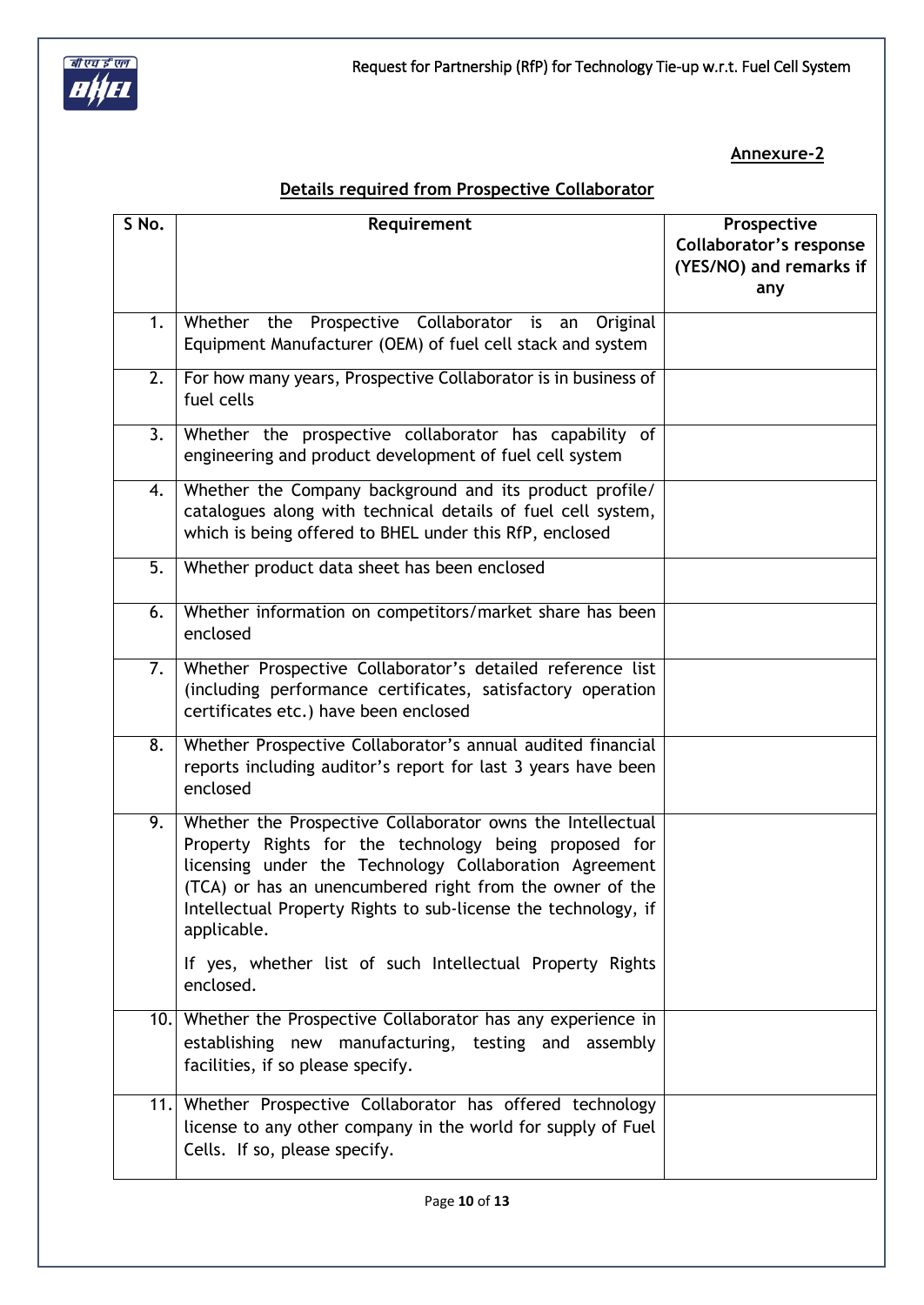

| S No. | Requirement                                                       | Prospective             |
|-------|-------------------------------------------------------------------|-------------------------|
|       |                                                                   | Collaborator's response |
|       |                                                                   | (YES/NO) and remarks if |
|       |                                                                   | any                     |
|       | 12. The Prospective Collaborator should have at least 3 years of  |                         |
|       | experience of designing, engineering,<br>manufacturing,           |                         |
|       | assembling, testing, supply, installation and commissioning of    |                         |
|       | Fuel Cell System, as on the closing date of this RfP.             |                         |
|       |                                                                   |                         |
|       | Whether the Prospective Collaborator meets above PQR              |                         |
|       | suitable/relevant<br>documentary<br>evidence<br>and<br>to         |                         |
|       | substantiate the fulfilment of above PQR has been                 |                         |
|       | submitted.                                                        |                         |
|       | $13.$ The<br>Prospective Collaborator should<br>have<br>designed, |                         |
|       | engineered, manufactured, assembled, supplied, installed          |                         |
|       | and commissioned at least one (01) Fuel Cell System in last 5     |                         |
|       | years for use in either traction or road transportation or        |                         |
|       | stationary application with single stack capacity of 30 kW or     |                         |
|       | more and the system should have been in successful operation      |                         |
|       | for at least 1000 hours as on the closing date of this RfP.       |                         |
|       |                                                                   |                         |
|       | Whether the Prospective Collaborator meets above PQR              |                         |
|       | and requisite performance certificate from the end                |                         |
|       | client/customer as documentary evidence to substantiate           |                         |
|       | the fulfilment of above PQR has been submitted.                   |                         |
|       |                                                                   |                         |
|       | 14. Whether the fuel cell system being proposed for technology    |                         |
|       | licensing to BHEL is approved for all necessary certifications    |                         |
|       | for use in traction, road transportation and stationary           |                         |
|       | be substantiated<br>applications<br>(to<br>with<br>necessary      |                         |
|       | certificates)                                                     |                         |
|       | 15. Details about the total Strength of Engineering/ Technical    |                         |
|       | Personnel                                                         |                         |
|       | 16. Whether the Prospective Collaborator has any presence in      |                         |
|       | India. If so, please specify.                                     |                         |
|       |                                                                   |                         |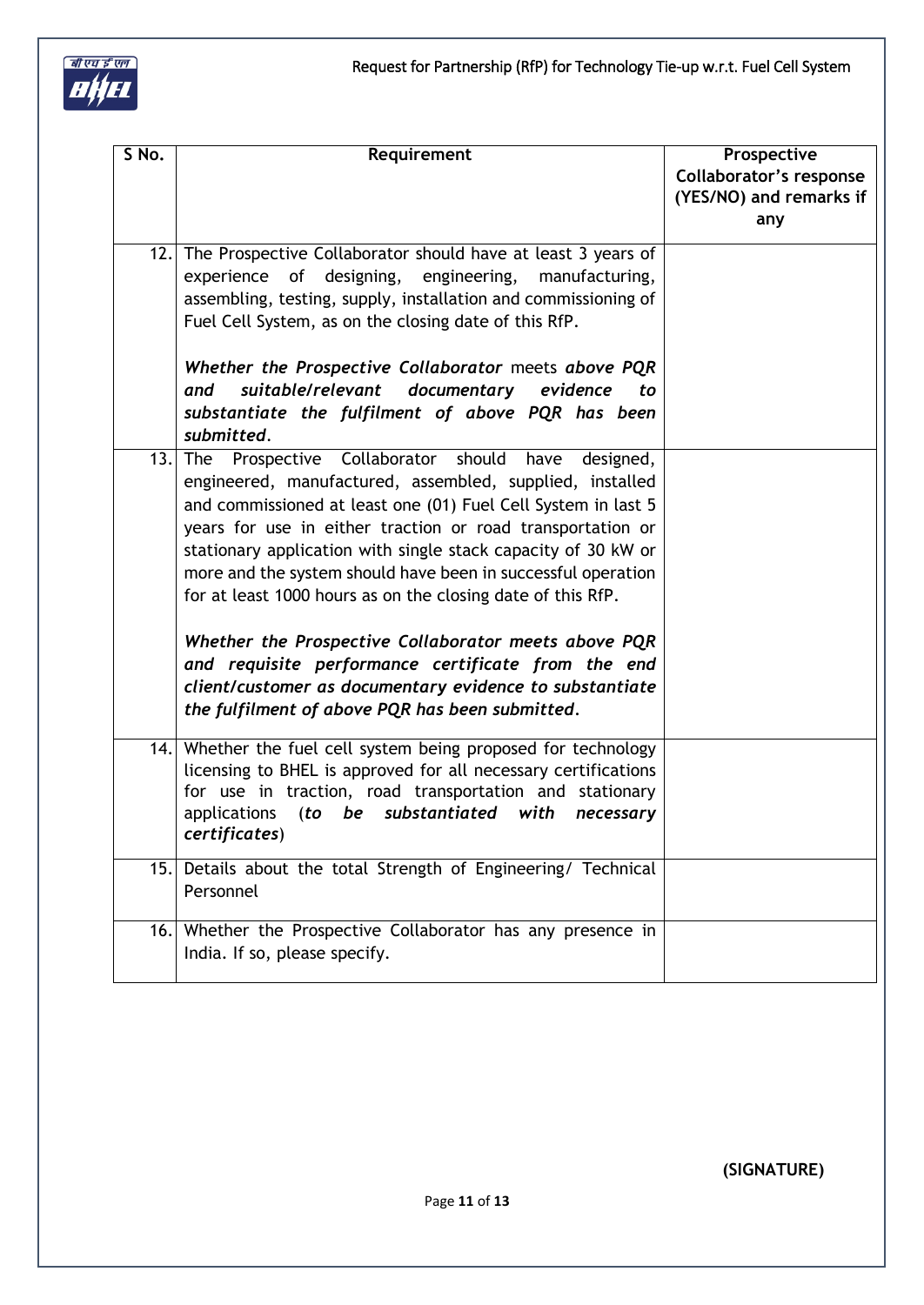

**Annexure -3**

## **Information on Various Parameters of Fuel Cell System**

| S No. | <b>Specifications / Parameters</b>                                                                                                                                                                                    | Prospective<br>Collaborator's<br>response (YES/NO)<br>and remarks if any |
|-------|-----------------------------------------------------------------------------------------------------------------------------------------------------------------------------------------------------------------------|--------------------------------------------------------------------------|
| 1.    | Whether the Membrane Electrode Assemblies (MEAs) are<br>manufactured in-house or bought out                                                                                                                           |                                                                          |
| 2.    | If MEAs are manufactured in-house, then specify details<br>about procurement of raw materials like catalyst,<br>electrolyte membrane and porous conducting electrode,<br>backing layer etc.                           |                                                                          |
| 3.    | If MEAs are bought out, then details about the process for<br>procurement of the raw materials by BHEL                                                                                                                |                                                                          |
| 4.    | Whether the Bipolar plates and cooling plates are<br>manufactured in-house or bought-out                                                                                                                              |                                                                          |
| 5.    | If plates are manufactured in-house, then details about<br>procurement of raw materials like carbon powder, binder<br>etc.                                                                                            |                                                                          |
| 6.    | If plates are bought out, then details about the process for<br>procurement of raw materials by BHEL                                                                                                                  |                                                                          |
| 7.    | Whether the Prospective Collaborator has in-house<br>capability for all sub-components (current collectors, end<br>plates and Insulation sheet, tie-rods etc.) of stack                                               |                                                                          |
| 8.    | Whether the Prospective Collaborator<br>has in-house<br>capability for all other sub-systems (Anode and cathode<br>humidifiers, thermal management system, control and<br>safety system, reactant supply system etc.) |                                                                          |
| 9.    | Whether any agreement / technology tie-up with a third<br>party is required for any item/material used in<br>manufacturing of fuel cell system. If yes, please specify.                                               |                                                                          |
| 10.   | Manufacturing capacity of MEAs/Stack/System                                                                                                                                                                           |                                                                          |
| 11.   | Stack and system rating (Range)                                                                                                                                                                                       |                                                                          |
| 12.   | Current density: Amp/cm2                                                                                                                                                                                              |                                                                          |